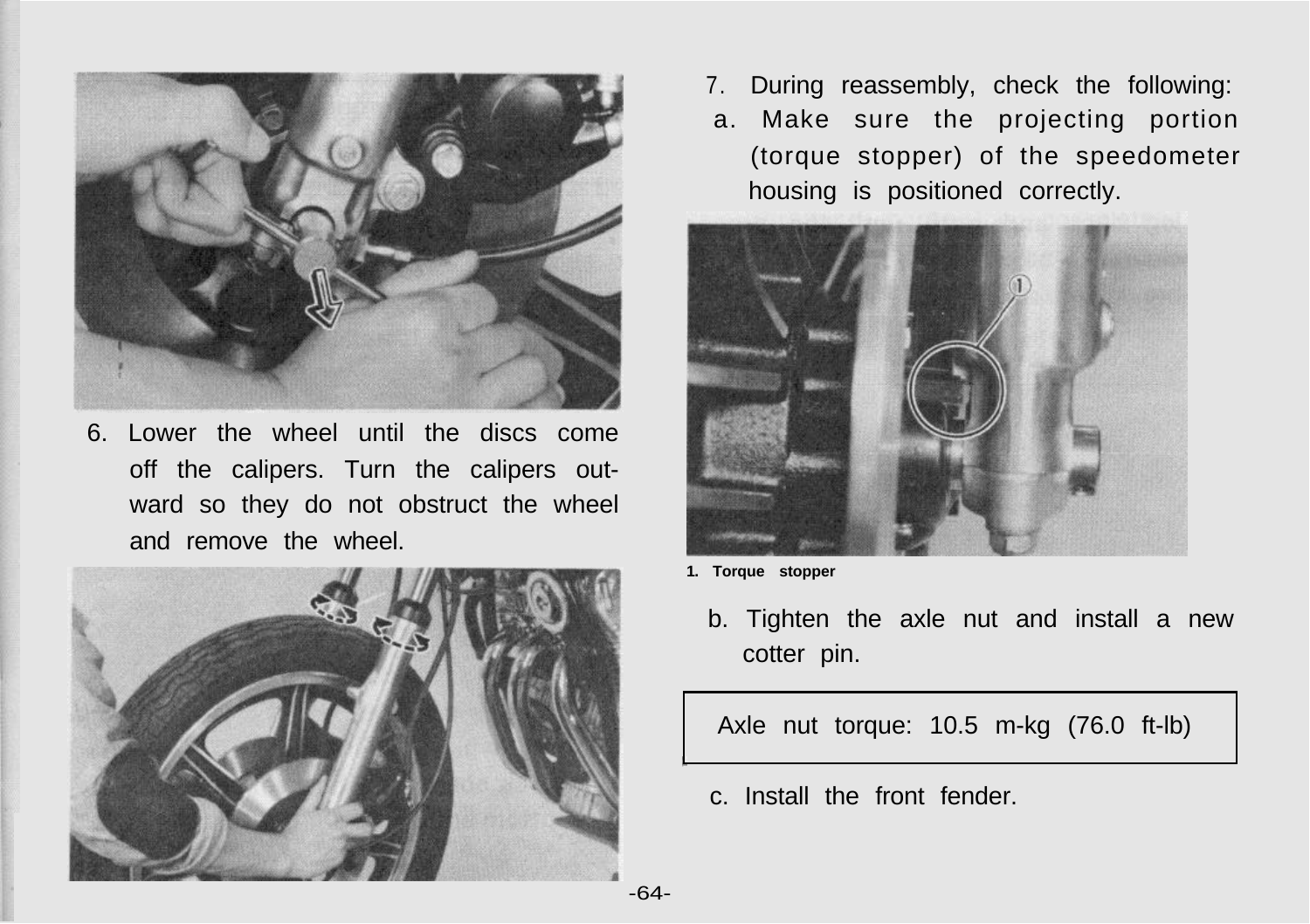d. Before tightening the holder nuts, stroke the front forks several times to make sure of proper fork operation. With the axle holder nuts loose, work the left fork leg back and forth until the proper clearance between the disc and caliper bracket are obtained.



e. Tighten the axle holder nuts. First tighten the nut on the front end of the axle holder, then tighten the nut on the rear end.

Axle holder nut torque: 2.0 m-kg (14.5 ft-lb)



<sup>1</sup> 1st 2. 2nd 3 Gap

## Rear wheel removal

1. Place the motorcycle on the side stand, and remove both the top and bottom nuts which mount the left side rear shock absorber. Then set free only the bottom end of the shock absorber.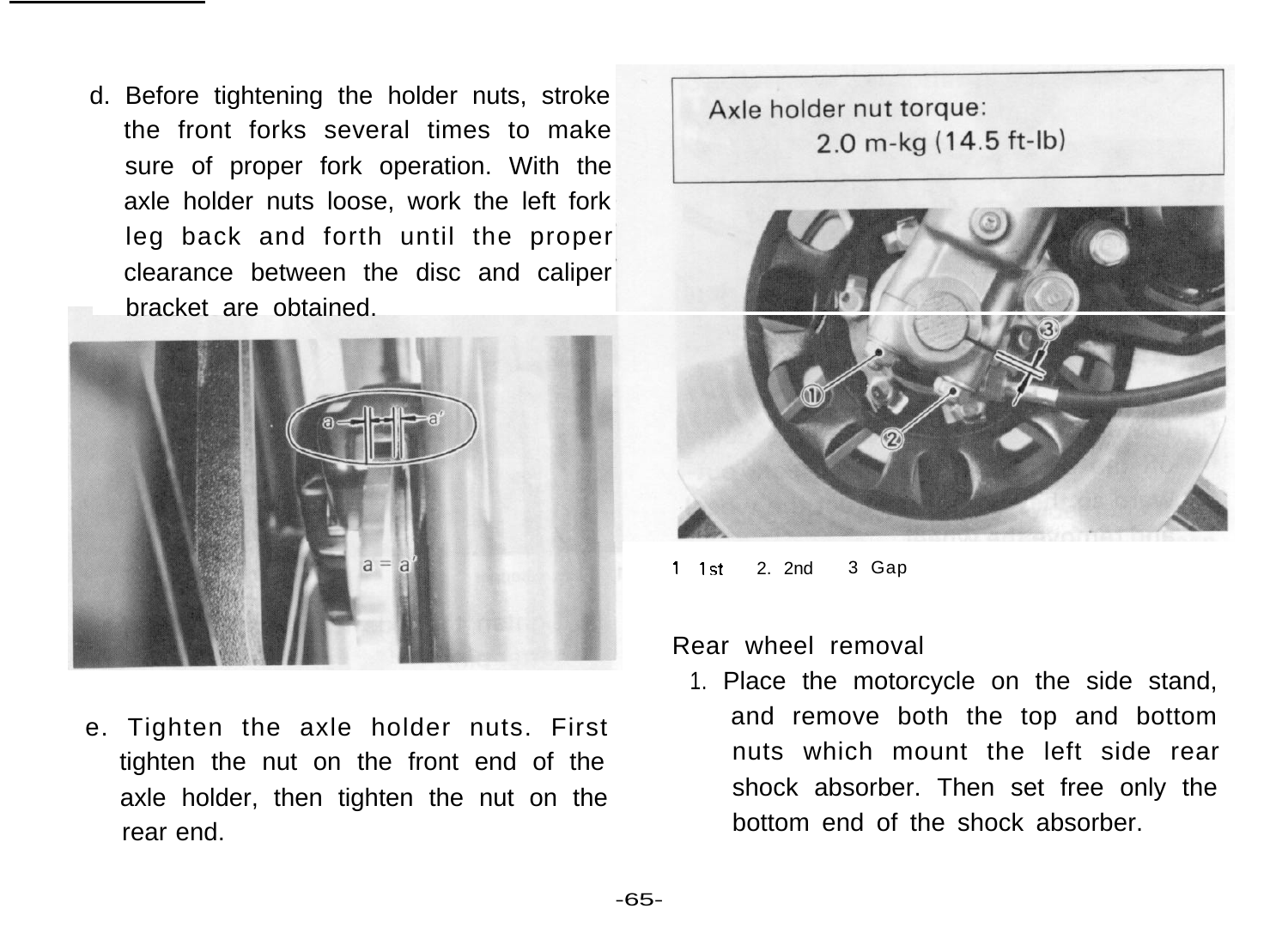- Hook one end of the wire tool (contained in the owner's tool kit) to the hook attached to the frame.
- Apply your weight to the rear part of the seat, and compress the rear shock absorbers by pulling up the right side of the swing arm with your hand, then hook the other end of wire tool to the swing arm as shown.



1. Wire tool

- 4. With the wire tool in this position, place the motorcycle on the center stand.
- 5. Remove the seat and unscrew the rear fender installation bolts until their threaded portion is completely out. Reinsert those bolts as stoppers to hold the rear fender up.



- **1. Installation bolts**
	- 6. Remove the axle nut cotter pin and axle nut.